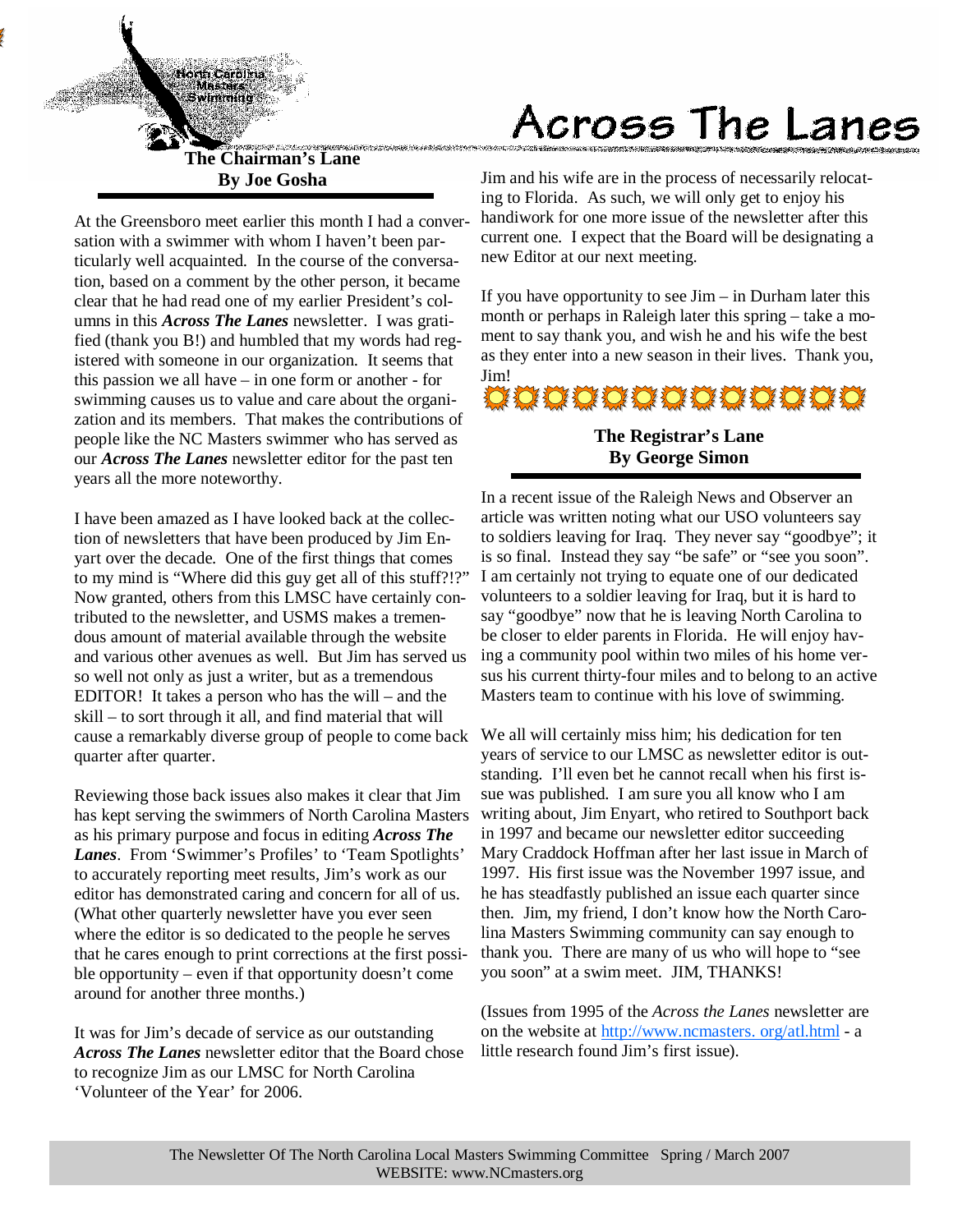# **NC Masters' Lanes**

## **2007 Sunbelt Swim Meet Highlights Bernie White and Ken Johnson - Meet Directors**

This year there were 157 swimmers. By far the largest age group was the men 45 thru 49. Nine of the 26 teams were from out of state -- it must have been the out-of-state trophies that were the big draw). Dan Summerlin with the Virginia Masters turned a sizzling 20.93 in the 50 free, he is 34.

Bob Schmitz said "He raced home to beat Jon Klein at something other than breaststroke."

First the highlights:

Kacie in the 500 free: Her first meet in 20 years!!! She swims steady but is two body lengths behind a guy in the next lane. With 75 to go she begins to track him down and beats him! Great effort, exciting race.

Suzanne Robbin-Bonitz: Perfect 200 backstroke. We youngsters should have been taking stroke technique notes. Head back, and arms at 10 and 2. I have 30+ years to get it right.

Sally Newell: gorgeous breaststroke technique in the 100 breast with head down and great extension (incorporating changes Jeff suggested earlier in the meet!)."

One of the local swimmers, Dick Sesler swam in his first meet in 10 years. After months of practice, he was forced to swim without "fins" and did very well. But in practice he has to give them up.

For those of you that missed the meet this year, the weather was great, the folks were friendly, and the water temperature was perfect. Thank you to all of the volunteers who



### **Celebrating Diversity in Swimming By Scott Acheson, HARY Masters**

Lack of minority participation in the sport of swimming is well documented. USMS for many years has been addressing this issue. Interested readers may find more information at the following link:

http://www.usaswimming.org/USASWeb/. I made this casual observation as a new member of the Masters organization and working as a lifeguard and swim instructor at the Johnston YMCA in Charlotte, NC. The intent of the poem is to raise awareness of this issue amongst our membership.

I hope that all of us will reflect on ways in which we can encourage and increase minority participation in the sport of swimming and be more inclusive of individuals with differing backgrounds.

\_\_\_\_\_\_\_\_\_\_\_\_\_\_\_\_\_\_\_\_\_\_\_\_\_\_\_\_\_\_\_\_\_\_\_\_\_\_\_\_\_\_\_\_\_\_\_

Avia swims swiftly Elijah splashes with glee

Has nothing to do with money Swim meet was halfway across town Van nearly ran out of gas

Imani glides serene Nubia shivers stiff

Clear pools and muddy creeks Water gets up my nose I am scared, do not throw me in!

Cody dives over and over Travis listens to the fish

My kids learned at the pool She spent 100 bucks on her hair You think she is going to swim laps?

Aiden is afraid to blow bubbles Jaylen's cannonball explodes

Baby rainbows splash me Confident smiles and laughter The lesson over

Darian cramps up Avia swims swiftly

Acknowledgement: I would like to acknowledge the patrons of the Johnston YMCA, HARY Masters swim team members for support and encouragement, and members of Splash Hall Poetry forums for their critique of my poem.



**By Caroline Kaplan** 

I had walked into Dynamo Swim Center countless times before, but this time there was a new atmosphere to it. I felt strange because I had never stayed out of the water while I was at Dynamo. I also felt a little weird because I was uncertain about with whom I was going to be spending the next three hours. I had received a call from Dynamo the day before asking if I would be interested in timing a master swim meet. The masters were a group of adults who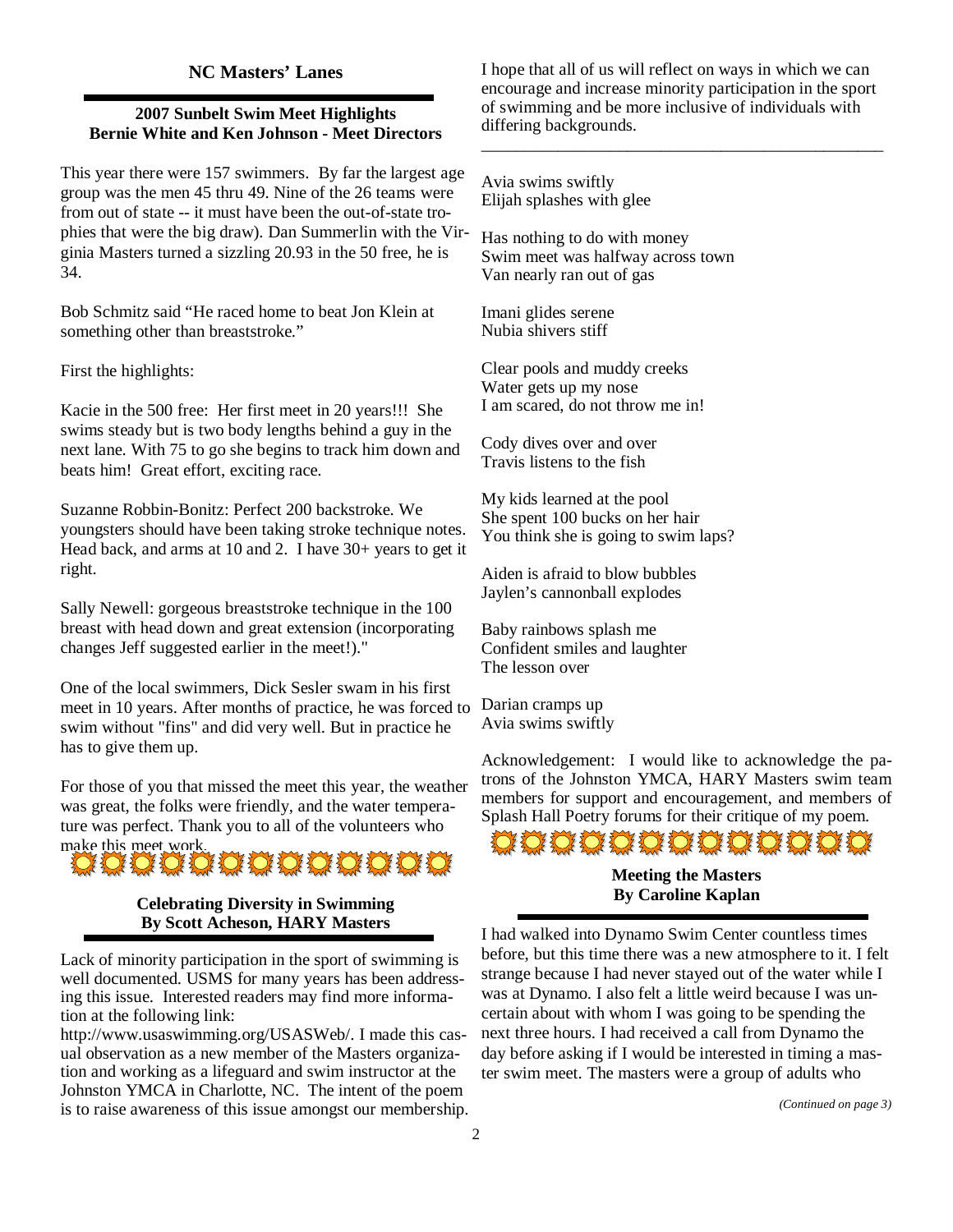#### *(Continued from page 2)*

swam at Dynamo for some good exercise. Not knowing into what I was getting myself*,* I agreed without hesitation to time the meet. I had no idea at the time that watching senior citizens swim back and forth for three hours could be so entertaining.

Once I was fully inside the swim center, I took a good look around. The usual bunch of competitive, fast, broadshouldered kids had been replaced with quite an odd group of people. I turned to one corner of the building and saw a few old men sleeping heavily. I then walked into the locker room. I had not been notified that the women's locker room was apparently the official hangout for the women master swimmers. The ladies were all chit-chatting and catching each other up on the latest gossip. They were even comparing their prescription swim goggles to each other. I overheard one woman exclaim, "How fabulous are these goggles? They're the latest thing!" The woman dangled her pair in the air for all the ladies to observe.

"Oh, Gertrude! Those are fabulous! Do they really work?" asked a grey-haired woman who sitting on one of the benches. "Of course," replied Gertrude. "They help my vision, and they're hip! Right, sweetie?" Gertrude nudged me and smiled. Unaware that the woman had even noticed me, I spit out, "Oh. Um. Absolutely!" Gertrude nodded and seemed pleased with my approval. The women all giggled and went on to brag about their grandchildren. Right then I knew that this swim meet was not going to be like any other.

I walked out of the locker room and saw a man motioning for all the timers to come outside. I walked outside into the warm air, and I was immediately handed a yellow stopwatch. "Lane three," he barked as he shoved a clipboard into my hand. "Be sure to start the timer when you see the flash at the beginning of the race. Hit the plunger and the stopwatch at the end of the race. Write the swimmers' times down as soon as they finish and clear the stopwatch immediately for the next heat. Also, ask each swimmer their name before their race. Sometimes these folks have trouble finding the right lane number." "Um, no problem," I said with a faint smile.

With that statement the man nodded sharply and turned around to explain the schedule to another kid. Hesitantly, I strolled back to the pool and assumed my position. I had competed in too many swim meets to count, but I had never seen the action from a timer's point of view. I did know, however, that a swim meet moved fast. I was sure that to complete all the tasks the head timer had instructed me to do I needed to be quick. Wanting to be prepared, I cleared

the stopwatch and readied my clipboard.

Only then did I realize that no swimmers were behind the blocks yet. I was very surprised because I usually liked to get behind the blocks very early for my own races. I concluded that the masters must be much more laid back than I was. I supposed that they were just swimming to have a good time. Knowing that the ladies would probably wait until the last possible second to come out of the locker room, I sat down to examine the heat sheet, a booklet that stated all of the swimmers' names, ages, and event numbers. My jaw dropped when I saw that swimmers as old as eighty-nine were competing in the meet! I puzzled over this idea for the next few minutes.

Still pouring over the heat sheet, I jumped at the sound of a whistle. The meet was about to begin! The first race was 200 yards of freestyle. I was getting ready when an elderly man approached me with a goofy smile on his face and said, "I just want to thank you again!" I had absolutely no idea what this man was talking about. However, I replied with equal enthusiasm, "You're welcome!" Looking down at my heat sheet, I then asked, "Are you Mr. Williams?"

The stranger thought for a moment and answered, "Why yes. I believe I am! What do you know?" A little confused, I slowly said, "I believe you're in this race, Mr. Williams." "Okeydoke!" Mr. Williams yelled as he climbed onto the block awkwardly. I hoped that Mr. Williams wouldn't slip on the slick block as he swayed back and forth on the platform. Luckily, he did not. A few moments later the shrill sound of the beep went off, and the swimmers were off! The race was exciting at first, but soon I felt as though it was never going to end. I feared that half of the men in the water were going to sink before the completions of their races!

At that point I was wishing I had worn my swimsuit in case I had to jump in to save some of these poor guys. Much to my surprise the race did come to an end, and every swimmer finished. However, they had quite a bit of trouble getting out of the pool. Every single swimmer needed to use the ladder. This process added even more time to the meet because only one ladder was in the pool. I could tell that I had been completely wrong about the pace of the meet. I knew that I should probably get comfortable in lane three.

Over the course of the next hour, I witnessed a series of belly flops, helped about twenty feeble old ladies onto the block, and had several disturbing sightings of oversized Speedos falling down in the water. Furthermore, the smell of chlorine was really starting to get to me. I was usually in *(Continued on page 4)*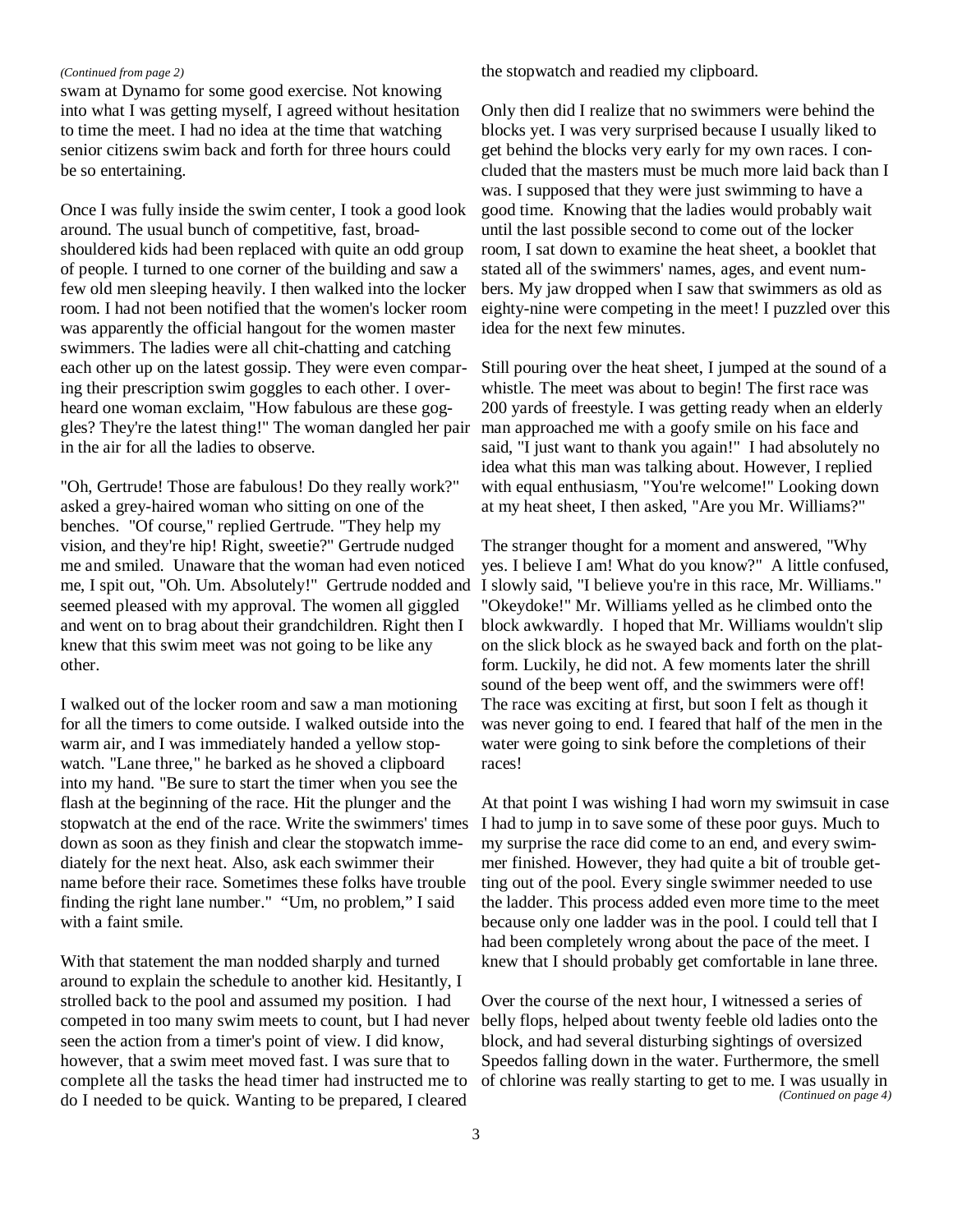#### *(Continued from page 3)*

the water and could get used to the scent. However, after standing on the edge of the pool for such a long time, the odor seemed heavier than ever. When I thought I had seen and smelled everything, I had an acquaintance with yet another unusual character.

I was sitting down in a chair behind the block when a man of about eighty popped up in the seat next to me. I tumbled over backward at his entrance. The gentleman burst into hysterics and helped me up. A few moments later I cautiously settled myself back down in the seat. After the man had dried the tears of laughter from his eyes, he randomly broke out into a nursery rhyme. He cleared his throat and said, "Little Miss Muffet sat on her tuffet eating her curds and whey. Along came a spider, who sat down beside her, and she stomped the heck out of it!" As soon as he finished his speech the man broke out into another series of booming laughs. With a bewildered look on my face, I watched as the odd man, still chuckling, walked away and mumbled, "Oh that's a knee slapper!" Strangely enough, I never saw him again.

The next half hour went by very slowly. I was becoming quite bored because each race seemed to last an eternity. I even had time to polish off a tasty chicken salad sandwich and a refreshing Coca Cola during one event. As I was about to doze off from boredom a familiar face passed in front of me. I jerked myself upright at the words, "I just want to thank you again!"

I looked up into the face of Mr. Williams and smiled. "You are welcome again," I responded. The elderly man winked at me and continued walking: "What a sweet old man," I thought as I turned to face the water. I saw that the sixty year-old woman in the pool was racing her heart out, but she still had twelve more laps to go on her twenty lap race. I sighed and sunk back into my chair. Just then, I had yet another entertaining experience.

A man who looked much younger than the other swimmers approached me slowly. He took his glasses off and tucked them in my shirt. Taken by surprise, I stepped back. "You don't mind holding those while I swim, do you?" he asked. Without giving me a chance to respond, he said, "Thanks! You're a doll." The stranger turned around and briskly walked to block, which wasn't even in lane three. He returned several minutes later and claimed his glasses. The man gave me a quick pat on the head and disappeared.

"Well, that was weird," I mumbled under my breath. I thought the meet couldn't get any more amusing until I met my next swimmer. Her name was Barbara, and she was

about to swim. the 100 freestyle. The woman was seventyfive, but she looked much older. Only moments before the start of her race she turned around to speak to me. "You're going to need to count my laps for me," she said with a quiet but confident voice. "I'm not very good at keeping track of them. I'm afraid my hearing's not what it used to be, so you're just gonna have to lean over and scream the number at the top of your lungs. And make sure you tell me when to stop, too. I don't wanna have to swim any more laps than I have to."

"The race is only four laps, ma'am," I called as she stepped onto the block. However, I didn't think she heard me. I wondered why anyone would need help counting to four. I sighed and got ready to scream at an old woman at the top of my lungs in front of the rest of the world. Barbara finished her first two laps slowly but surely. Just as she was approaching the wall, I screamed, "Two! Two! Two! Keep going!" The timers in the other lanes looked at me as if I was crazy, but I ignored them. Barbara kept swimming and finally came to the final stretch of her last two laps. "Stop! Stop Barbara! Stop!" I screeched. I was sure that everyone out of the pool must have thought I was a psycho at that point, but at least Barbara stopped. I helped her out of the pool carefully. "Good counting, sugar," Barbara said matter-of-factly. Then she walked away. I prepared myself for the next race. I was ready for anything.

However, the next swimmer in my lane was relatively normal. Surprisingly, I found myself a little disappointed. I realized that I was rather enjoying meeting these wacky people. I sat calmly as I stared at the woman in the pool when one more elderly man plopped down beside me. I glanced down at my heat sheet and saw that my next swimmer's name was Mr. Gfroerer. I turned to him and asked, "Are you Mr. Gafrair?"

With a surprised look on his face, the man replied, "Wow! You said that very well! You're one of the only people to ever pronounce my name correctly!" Proud that I had impressed him, I replied, "I knew because my doctor has the same name." "No kidding! That's my little boy! He's right over there," the man said as he pointed toward the bleachers.

I looked over at the "little boy" in the stands. Sure enough, waving at me was my pediatrician Dr. Gfroerer. I was amused because standing with the doctor was his four yearold son. I wondered what the man next to me would call his grandson if his grown son was a little boy! I turned back to the eldest of the Gfroerer family and saw him bursting with pride. He then got up from his seat to go swim his race. *(Continued on page 5)*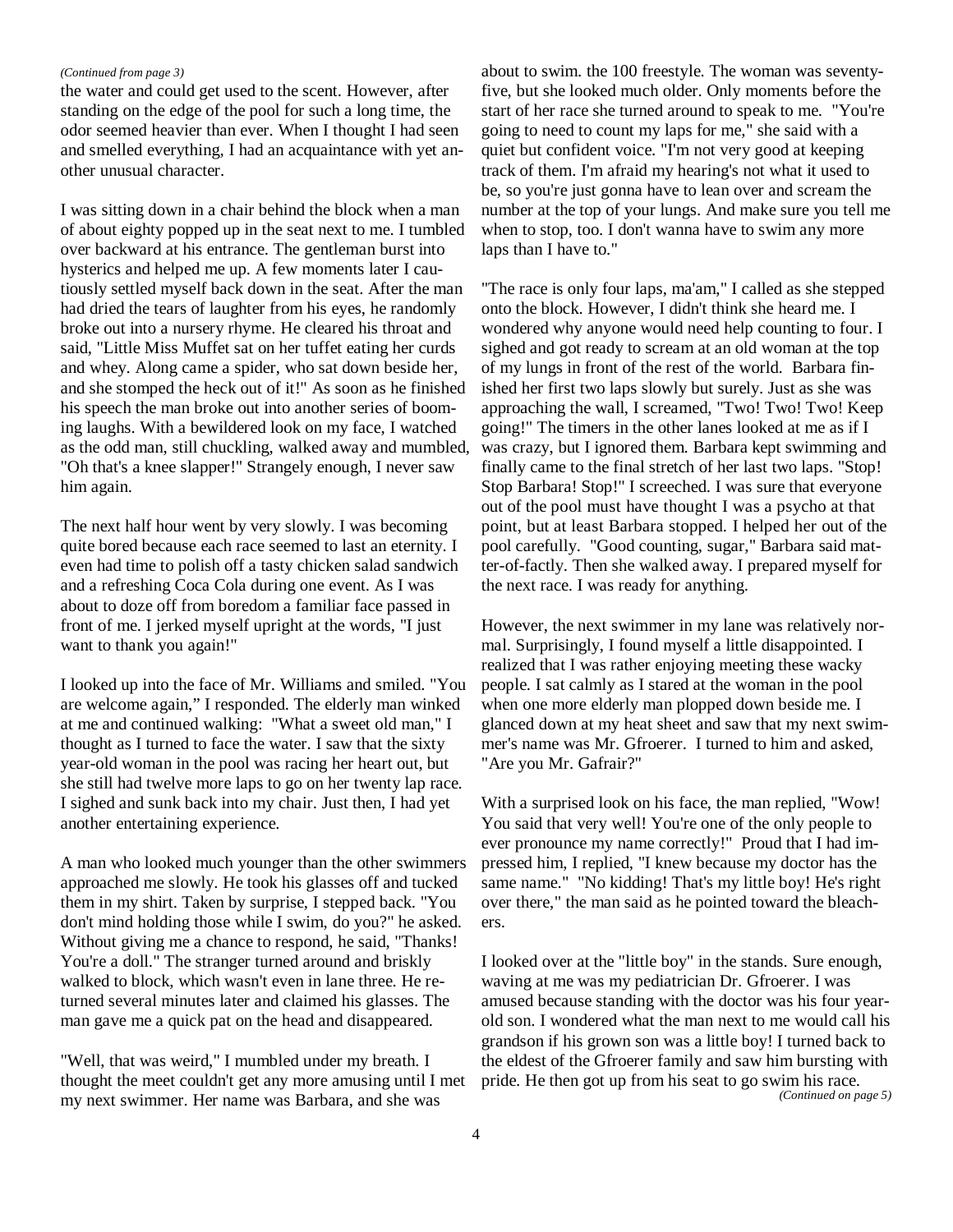*(Continued from page 4)* 

"Nice to meet you," he said to me with a small smile.

"I'm glad I could be here," I responded. The truth was that I was happy to be there. I could have spent my weekend at home on the couch, but I would have missed out on this great experience. I had truly enjoyed myself and had a great wonderful day at Dynamo Swim Club. time. Right on cue, Mr. Williams came up to me once more. As I expected, he cried, "I just want to thank you again!" I noticed that Mr. Williams had the same funny smile on his face that he had the first two times he had talked to me. A split second later, I realized that I was wearing the exact same grin! "No. Thank you, Mr. Williams!" I exclaimed.

Mr. Williams gave me a quick hug and walked away one last time. I heard him mutter under his breath, "Good kid." He chuckled and continued walking. I had a blast that day and learned that one really can't judge a book by its cover. All of the people I met at the swim meet had a huge impact on me, and I will always remember getting to know them. The meet didn't turn out the way I had planned; it turned out even better. I will never forget that fun, unusual, and

Caroline Kaplan is a friend of Sally Newell's daughter. Caroline, 15, wrote this piece as a school assignment at age 13. Caroline began competing in summer swim league at the age of 4 and joined year round swimming at age 8 for the Dynamo Swim Club in Atlanta. At Dynamo, age group swimmers sometimes serve as timers at Masters meets to repay the many times that the Masters team has timed for their meets.

# USMS 2006 TOP TEN FOR SHORT COURSE METERS

Congratulations to the North Carolina Masters swimmers who earned Short Course Meter Top Ten recognition in their age group for the 2006 season. Special recognition to All-Americans **Jon Blank, John Kortheuer, and Ole Larson** who achieved a NUMBER ONE spot in the nation on an individual event!!

For more information on USMS Top Ten, visit the USMS web site at www.usms.org/comp/tt. Each person on this list is eligible to purchase a Top Ten patch with stroke segment. One stroke or relay segment comes with each patch, and a patch with a relay segment costs \$5.00. Additional stroke or relay segments cost \$1.25 each. Make checks payable to Lake Erie LMSC, and send your information and the check to: Tom Gorman, P.O. Box 43824, Richmond Heights, OH 44143.

| <b>AGE GROUP</b>   | <b>SWIMMER</b>       | <b>PLACE / EVENT / TIME</b>                              |
|--------------------|----------------------|----------------------------------------------------------|
| Women<br>$40 - 44$ | Elizabeth Nowak      | 6th / 100 Free / 1:04.89; 3rd / 50 Breast / 38.59;       |
|                    |                      | 4th / 100 IM / 1:14.24                                   |
| 50-54              | <b>Beverly Amick</b> | 8th / 100 Back / 1:26.95                                 |
| 55-59              | Sandra Cathey        | 10th / 1500 Free / 27:36.47; 7th / 100 Breast / 1:47.25; |
|                    |                      | 9th / 200 Breast / 3:49.58                               |
| Men                |                      |                                                          |
| $25-29$            | Filippo Porco        | 7th / 1500 Free / 21:37.52                               |
| 45-49              | Jon Blank            | 10th / 50 Free / 26.18; 2nd / 50 Breast / 31.72;         |
|                    |                      | 1st / 100 Breast / 1:08.69; 2nd / 200 Breast / 2:33.31   |
| 75-79              | John Kortheuer       | 1st / 50 Breast / 40.62                                  |
|                    | Dick Webber          | 4th / 50 Fly / 46.54; 8th / 100 IM / 1:42.43             |
| 85-89              | Ole Larson           | $3rd / 50$ Free / 48.71; 2nd / 100 Free / 1:53.61;       |
|                    |                      | 2nd / 200 Free / 4:14.03; 2nd / 400 Free / 8:59.80;      |
|                    |                      | 2nd / 800 Free / 18:39.30; 1st / 1500 Free / 35:27.51;   |
|                    |                      | 2nd / 50 Breast / 1:03.96; 2nd / 100 Breast / 2:25.71;   |
|                    |                      | 1st / 200 Breast / 5:12.12                               |

If your name or an event is missing from this list, please contact Henry Stewart at: hstewart@strategicbenefitsolutions.net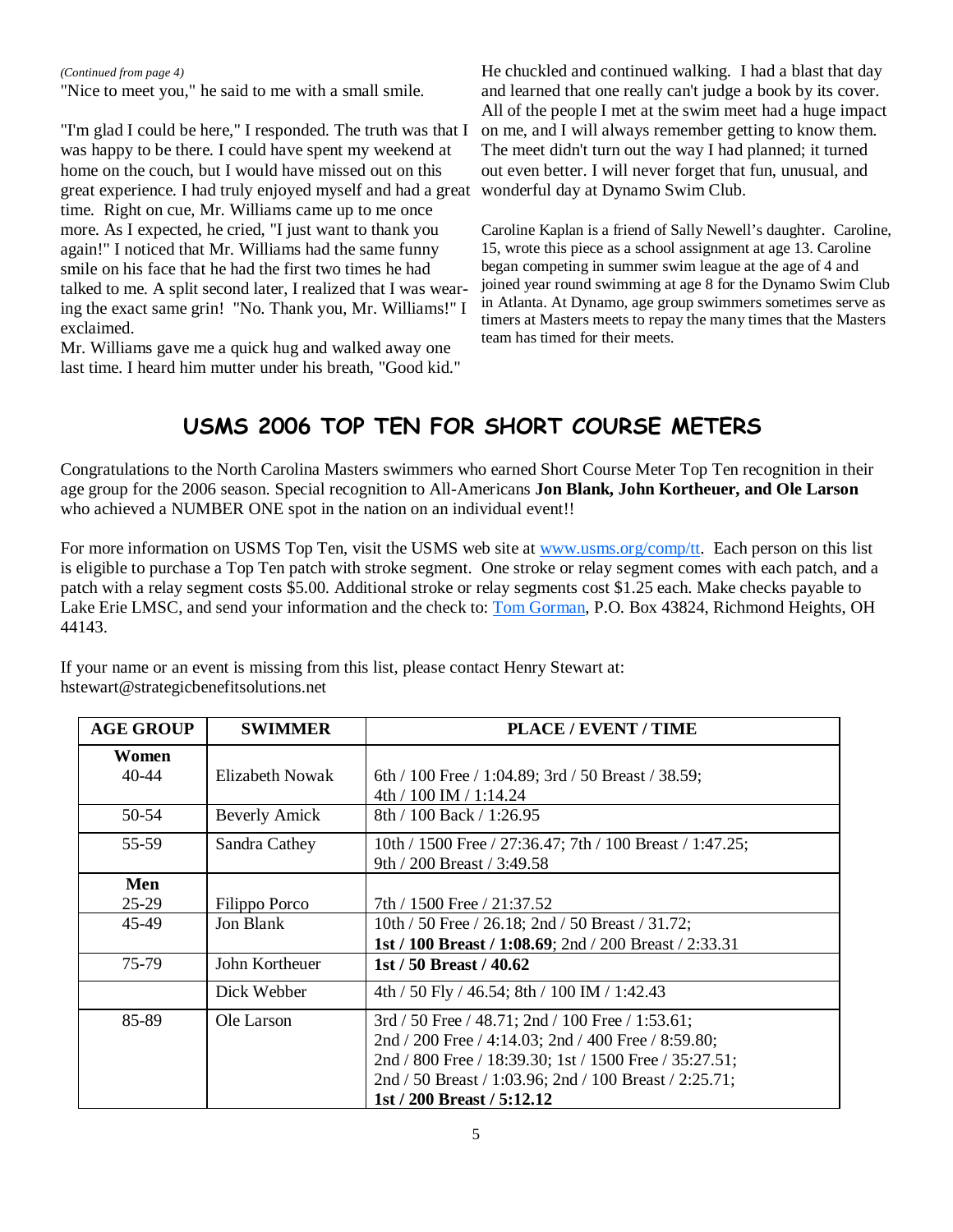# 2006 North Carolina LMSC Awards

One of the rewarding privileges associated with serving as an officer of the LMSC for North Carolina is the opportunity to participate in recognizing the accomplishments of our North Carolina Masters in the pool and in service to our membership. A particular honor I have as Chairman these past fifteen months is the further opportunity to actually present the awards to those selected by the Board.

We announced our various awards for 2006 at the Charlotte Sunbelt Masters meet this past January  $27<sup>th</sup>$ . Two of the awards were presented at that time, and the remaining award, while announced in Charlotte, will actually be presented at an upcoming meet in the Triangle.

While I said above that the Board selects the recipients of our awards each year, over the past several years the way that the Board has determined this is by 'not messing with the math.' Some years back a points formula was created that is applied to the "National Top Ten Times" lists to provide an objective evaluation of who really stole the show in the pool last year.

The announced 'Female Swimmer of the Year' who "ruled the pool" for 2006 is **Erika Braun** from Raleigh Area Masters. Erika finished the year with 70 National Top Ten Times points.

In 2006 the 'Male Swimmer of the Year' who stole the show was **Clarke Mitchell** from Asheville Masters Swimming.

The men's race, however, was remarkably close (kind of like the men's fly between Crocker and Phelps in Athens in 2004). Based on the points formula, Jerry Clark from Charlotte Swim Masters finished the year's three seasons (SCY, SCM, and LCM) with 114 Top Ten Times points, while Clarke Mitchell earned 115. (When Jerry learned the results, he jokingly said, "I guess I shoulda gone on and jumped in the 200 free down in Marietta.")

Hats off to Clarke for his accomplishment as well as to Jerry, Dick Kitchell, and John Kortheuer who joined Clarke on the relay team that established a world record during the year!

As noted elsewhere in this edition of *Across The Lanes* the award for 'Volunteer of the Year' for 2006 was presented to our newsletter editor **Jim Enyart**. My "The Chairman's Lane" column" provides a glimpse of the tremendous work this man has accomplished in service to the LMSC.





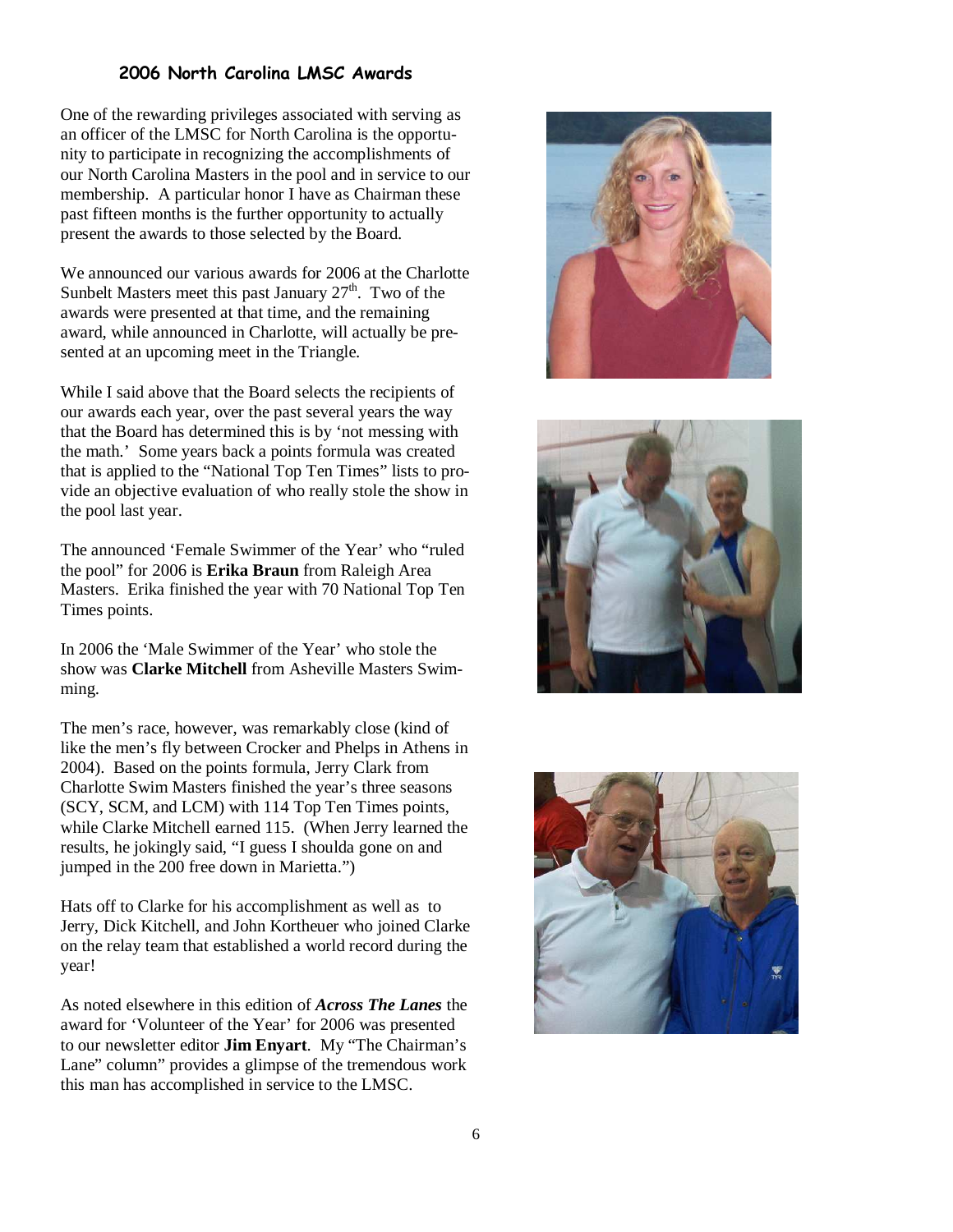# PERFORMANCE APTITUDES AND ATTITUDES

### The Aqua-Active Lifestyle **FILLING UP AT THE PRE-EVENT MEAL**  By Kathleen Woolf and Megan St. Thomas

You have witnessed this scenario over and over in competition: two competitors are swimming stroke-for-stroke, heading for the finish of their race. During the last few strokes, one competitor touches the wall mere tenths of a second ahead of the other competitor. While differences in training practices account for much of your success as an athlete, the foods you eat also impact your performance. Incorporating well planned, pre-event meals as part of your training regimen can mean the difference between first and second place.

The pre-event meal consists of the foods you consume before practice or a competitive event. Don't be fooled by the simplicity of the definition. The pre-event meal ensures that an athlete has a maximal amount of fuel before an event by "topping" off carbohydrate stores. Research also indicates that a pre-event meal prolongs the time before the body becomes fatigued.

Athletes should follow a few simple guidelines when choosing foods for the pre-event meal. First, include foods high in carbohydrate, moderate in protein and low in fat. Unfortunately, the body only stores a limited amount of carbohydrate, which can be easily depleted during a single workout. The pre-event meal helps replace these carbohydrate stores in the body. Because we digest protein and fat

more slowly than carbohydrate, they may cause stomach discomfort when eaten too closely to athletic competition and should be included in small amounts in the pre-event meal.

Next, the timing of your pre-event meal influences the foods to include **(**see Table**).** The length of time before competition determines the amount of food you need. For example, when eating four hours before your event, consume more carbohydrates (4g per kg body weight). When eating one hour before competition, consume smaller amounts of carbohydrate (1g per kg body weight). For morning events, be sure to get up early enough to allow time to eat. Timing the right foods at the right time provides an optimal balance of food when your body needs it.

Lastly, be sure to practice using different foods and menus as pre-event meals during the days or weeks before your big meet, but avoid experimenting with new foods during competition—you never know how your body will react. The pre-event meal prepares an athlete for competition. Although the meal does not compensate for poor eating habits, it provides a final opportunity to maximize your energy stores. Choosing foods that emphasize carbohydrate at the right time will fuel up your body for competition.

Kathleen Woolf Ph.D., R.D., is an assistant professor in the department of nutrition at Arizona State University. Megan M. St. Thomas, B.S., is an ASU graduate student. Reprinted with permission. *Swimming World Magazine*; January 2007, Volume 48 No. 1; page 26. Their website is www.swimmingworldmagazine.com.

| <b>Pre-event Meal Guidelines</b> |                                             |                                                                                                                                    |                                                    |  |  |  |
|----------------------------------|---------------------------------------------|------------------------------------------------------------------------------------------------------------------------------------|----------------------------------------------------|--|--|--|
| Carbohydrate Timing              | <b>Intake Goal</b>                          | Food                                                                                                                               | Carbohydrate                                       |  |  |  |
| 4 hours before event             | 4 g/kg body weight<br>$70 \times 4 = 280$ g | 4 c pasta with meatballs<br>1 slice of French bread (4 oz)<br>1 large piece of fruit (8 oz)                                        | 180q<br>60 g<br>30 <sub>g</sub>                    |  |  |  |
| 3 hours before event             | 3 g/kg body weight<br>$70 \times 3 = 210$ g | 6 pancakes (4 inches diameter)<br>or 6 waffles (4inches square)<br>$\frac{1}{4}$ c maple syrup<br>1 large banana<br>1% milk (8 oz) | 90 <sub>g</sub><br>60 g<br>45 g<br>15 <sub>g</sub> |  |  |  |
| 2 hours before event             | 2 g/kg body weight<br>$70 \times 2 = 140$ g | 1 large bagel (6 oz)<br>2 tbsp peanut butter<br>Sport drink (24 oz)                                                                | 90 <sub>g</sub><br>10 <sub>g</sub><br>45 g         |  |  |  |
| 1 hour before event              | g/kg body weight<br>$70 \times 1 = 70$ q    | 1-1/2 energy bar<br>Sport drink (16 oz                                                                                             | 40 <sub>g</sub><br>30 <sub>g</sub>                 |  |  |  |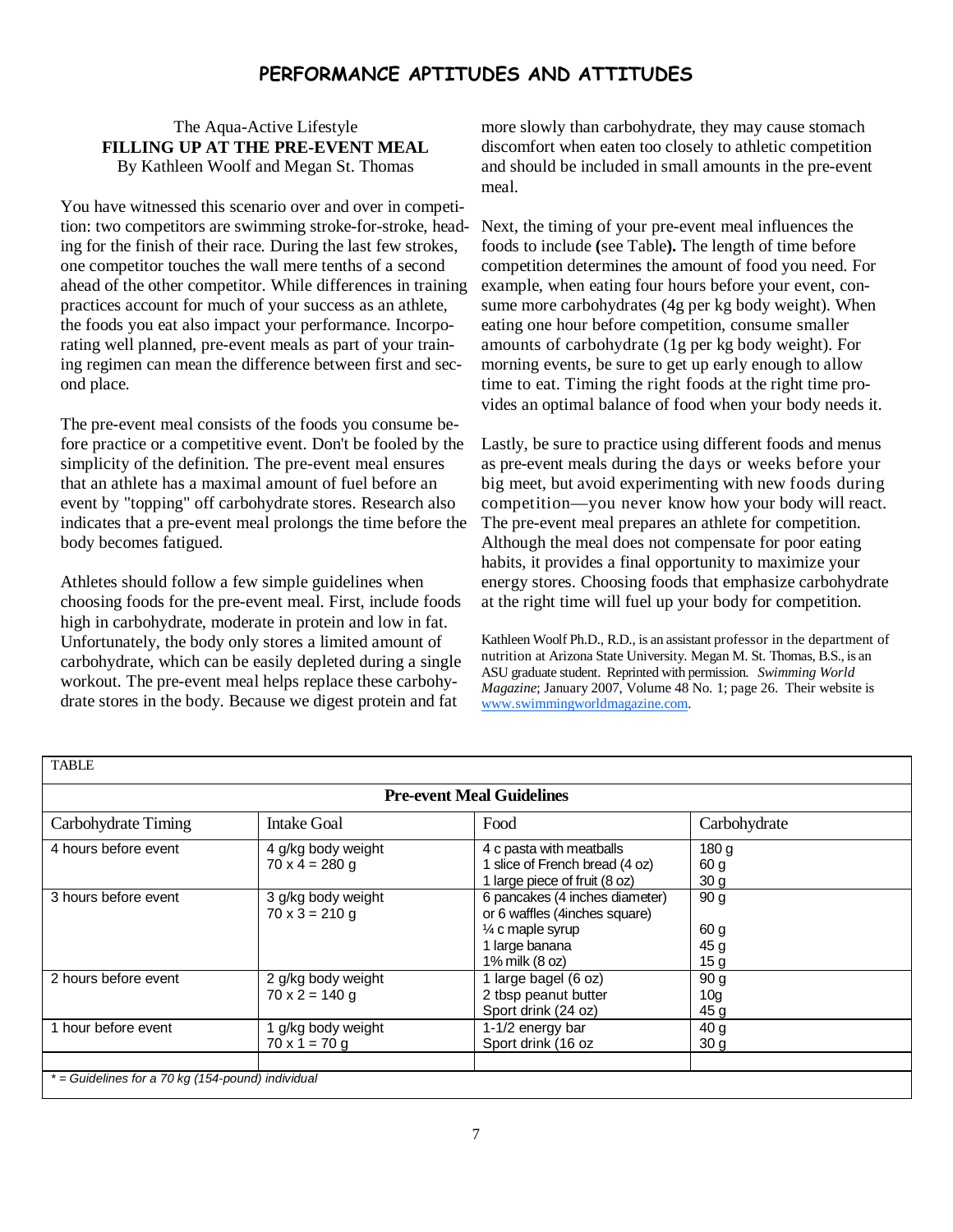# UPCOMING LOCAL 2007 MASTERS SWIMMING EVENTS

| <b>DATE</b>                | <b>EVENT</b>                                                 | <b>LOCATION</b>                                            | POINT OF CONTACT                                                  |
|----------------------------|--------------------------------------------------------------|------------------------------------------------------------|-------------------------------------------------------------------|
| $3/17/2007 -$<br>3/18/2007 | Dynamo Masters St. Patrick's Day<br><b>SCY</b> Invitational. | Dynamo Swim Center At-<br>lanta, GA,                       | Edward Saltzman: 770-442-9075<br>Edward.Saltzman@bellsouth.com    |
| 3/24/2007                  | Albatross Open - SCM                                         | Bethesda, MD                                               | David Harmon, 301-972-1417,<br>david.c.harmon@verizon.net         |
| 3/31/2007                  | <b>THAT Devil Spring Splash.</b> ###                         | Duke University Taishoff<br><b>Aquatic Center</b>          | Robin Robinson at robinsr@nc.rr.com                               |
| 4/21/2007                  | College Flashback Meet.                                      | Hilton Head Island Recrea-<br>tion Center, Hilton Head, SC | Steve Wright (Meet Director) or Marla<br>Morris at (843) 681-7273 |
| 4/21/2007                  | Myrtle Beach 1 and 2.5 Mi Ocean<br>Swims - OW                | Myrtle Beach, SC                                           | Michael Shank;<br>www.MyrtleBeachOceanSwim.com                    |
| $4/28/2007 -$<br>4/29/2007 | <b>North Carolina SCY State Champi-</b><br>onships. $\# \#$  | Raleigh NC                                                 |                                                                   |
| 6/2/2007                   | <b>Classic City Invitational</b>                             | UGA, Athens, GA                                            |                                                                   |

**### Meet Information and Entry Forms are / will be available on www.NCmasters.org** 

#### 2007 CHAMPIONSHIPS **DATE EVENT LOCATION POINT OF CONTACT**

| <i><u>DA LE</u></i> | в тем                              | LUUATIVI         | TUINT OF CONTACT            |
|---------------------|------------------------------------|------------------|-----------------------------|
| $4/12/2007$ -       | YMCA Masters National Champion-    | Indianapolis, IN | Mel Goldstein, 317-253-8289 |
| 4/15/2007           | ships.                             |                  | goldsteinmel@sbcglobal.net  |
| $5/17/2007 -$       | <b>USMS National SCY Champion-</b> | Federal Way, WA  | www.usms.org                |
| 5/20/2007           | ships.                             |                  |                             |
| 6/27/2007           | National Senior Games.             | Louisville KY    | www.nsga.com                |
| 7/2/2007            |                                    |                  | $(225)$ 766-6316            |
| $8/10/2007$ -       | <b>USMS National LCM Champion-</b> | The Woodlands TX |                             |
| 8/13/2007           | ships.                             |                  |                             |

# **LMSC - NC Officers and Staff**

| Chairman            | Vice-Chairman              | <b>Past Chairman</b>  | <i>Secretary</i>        | <b>Treasurer</b>        |
|---------------------|----------------------------|-----------------------|-------------------------|-------------------------|
| Joe Gosha, NCMS     | Kemp Battle, AMS           | Fritz Lehman, RAM     | Elizabeth Nowak, THAT   | Jerry Clark, CSM        |
| 140 Lake Concord Rd | 10 Parkside Ave            | 439 Pebble Creek Dr.  | 2734 Sevier St.         | 3107 Cloverfield Rd.    |
| Concord, NC 28025   | Ashville, NC 28804         | Cary, NC 27511        | Durham, NC 27705        | Charlotte, NC 28211     |
| 704-294-2021        | 828.251.0596               | $(919)$ 481-9767      | 919.489.8328            | $(704)$ 374-1807        |
| NCchairman@usms.org | vicechairman@ncmasters.org | fritzlehman@nc.rr.com | Secretary@ncmasters.org | treasurer@ncmasters.org |

| Registrar / Webmaster   | <b>Top Ten Chairperson</b>                     | <b>Newsletter Editor</b> | <b>Records</b>             |
|-------------------------|------------------------------------------------|--------------------------|----------------------------|
| George Simon, RAM       | Henry Stewart, RAM                             | Jim Envart, CFAC         | Henry Stewart, RAM         |
| 10229 Boxelder Drive    | 5404 Killarney Hope Dr.                        | 2840 Marsh Point Rd      | 5404 Killarney Hope Dr.    |
| Raleigh, NC 27613       | Raleigh, NC 27613-1029                         | Southport, NC 28461      | Raleigh, NC 27613-1029     |
| $(919) 846 - 2423$      | $(919) 881 - 9916$                             | $(910)$ 253-3333         | $(919) 881 - 9916$         |
| $NC$ registrar@usms.org | hstewart@strategicbenefitsol NCeditor@usms.org |                          | hstewart@strategicbenefits |
|                         | utions.net                                     |                          | olutions.net               |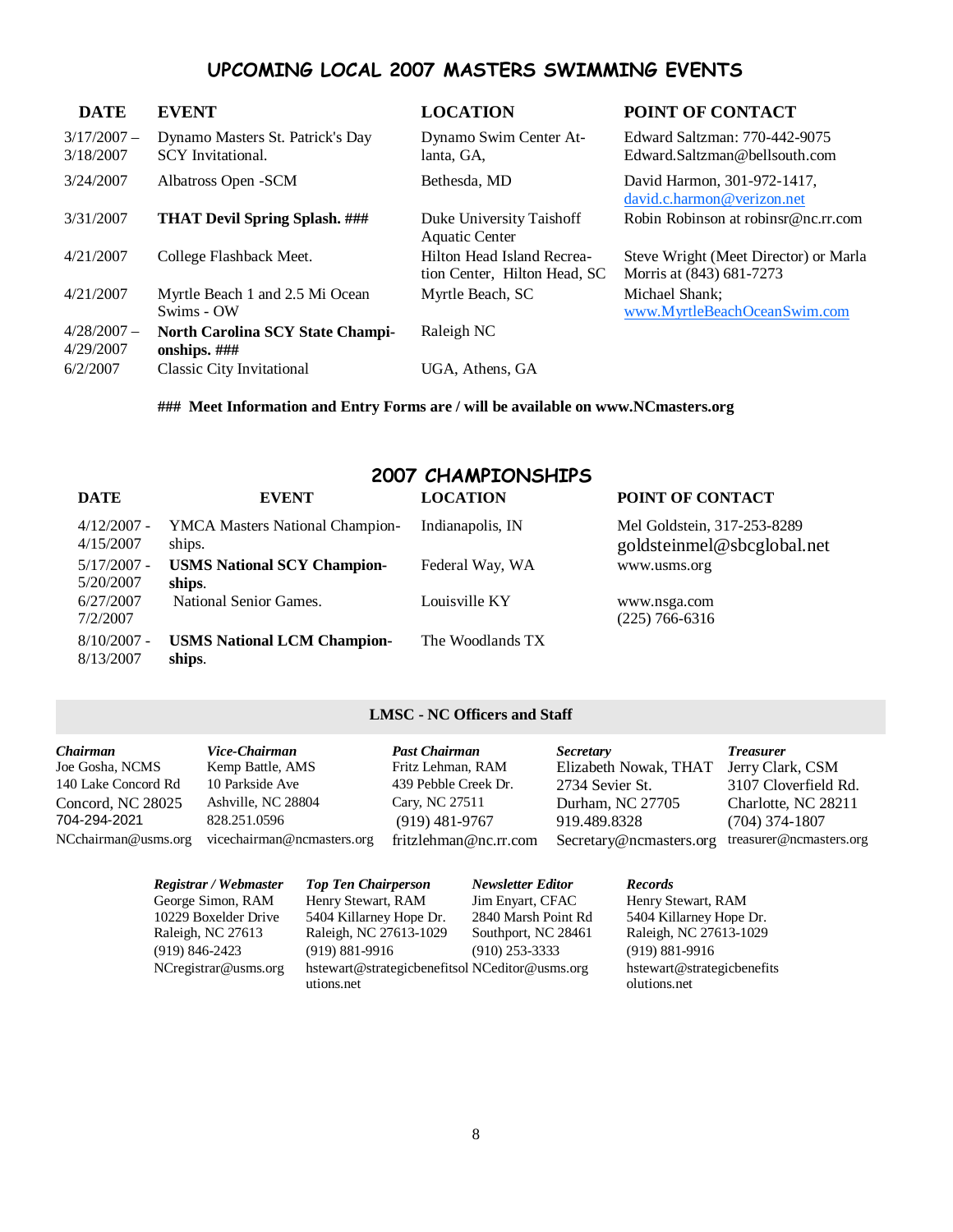# North Carolina Short Course Yards Championship

**April 28-29, 2007**

| Sponsor:                                                                  | Raleigh Area Masters                                                                                                                                                                                                                                                                                                                                                                                                                                                                                                                                                                                                                                                                                                                                                                                                                        |           |                |                                                                           |                     |                                                                                                                                                                       |  |  |  |  |
|---------------------------------------------------------------------------|---------------------------------------------------------------------------------------------------------------------------------------------------------------------------------------------------------------------------------------------------------------------------------------------------------------------------------------------------------------------------------------------------------------------------------------------------------------------------------------------------------------------------------------------------------------------------------------------------------------------------------------------------------------------------------------------------------------------------------------------------------------------------------------------------------------------------------------------|-----------|----------------|---------------------------------------------------------------------------|---------------------|-----------------------------------------------------------------------------------------------------------------------------------------------------------------------|--|--|--|--|
| <b>Sanction by:</b><br><b>Meet</b><br>Organizers:<br><b>Meet Referee:</b> | LMSC for NC, for USMS, Inc. Sanction No. 137-04<br>Tim Lehman - meetdirector07@yahoo.com<br>Sue Haugh<br>Tom Cox                                                                                                                                                                                                                                                                                                                                                                                                                                                                                                                                                                                                                                                                                                                            |           |                |                                                                           |                     |                                                                                                                                                                       |  |  |  |  |
| <b>Facility:</b><br><b>Rules:</b>                                         | Pullen Aquatic Center, 410 Ashe Avenue, Raleigh, NC. The pool is 50 meters by 25 yards<br>with a bulkhead dividing the competition area into an 8 lane x 25 yard competition pool<br>and 10 lane x 25 yard warm up pool. Non-turbulent lane lines and an electronic timing<br>system will be used. Competition pool is 16 feet deep. The pool will be measured for<br>compliance with new USMS rules on records. Results will be submitted for top ten im-<br>mediately following the meet.<br>Swimmers must be registered with U.S. Masters Swimming (USMS). A photocopy<br>of your current 2007 registration card must accompany your entry. The 2007 USMS<br>rules shall prevail. Each swimmer will be limited to five events per day plus relays.<br>Swimmers may enter either the 1650 or the 1000 Free, not both. The 1650, 1000, and |           |                |                                                                           |                     |                                                                                                                                                                       |  |  |  |  |
|                                                                           |                                                                                                                                                                                                                                                                                                                                                                                                                                                                                                                                                                                                                                                                                                                                                                                                                                             |           |                |                                                                           |                     | 500 freestyle races will be deck seeded fast to slow. See the check in schedule<br>below for these events. In order to keep the meet running smoothly it is important |  |  |  |  |
|                                                                           |                                                                                                                                                                                                                                                                                                                                                                                                                                                                                                                                                                                                                                                                                                                                                                                                                                             |           |                |                                                                           |                     | you check in on time. You do not have to check in for any other events.                                                                                               |  |  |  |  |
| Fees:                                                                     | Entry fees are \$4.00 for each individual event and a \$10.00 surcharge is added for<br>automatic timing and pool rental. Relay fees are \$5.00 and will be paid at the meet.<br>Individual event fees must accompany entries and are non-refundable. Make<br>checks payable to Raleigh Area Masters. Send entries to:                                                                                                                                                                                                                                                                                                                                                                                                                                                                                                                      |           |                |                                                                           |                     |                                                                                                                                                                       |  |  |  |  |
| <b>Deadline:</b>                                                          | Tim Lehman, 104 Magerton Ct, Cary, NC 27511.<br>Entry deadline to avoid late fees is April 23, 2007.<br>Late and deck entries will be accepted at \$6.00 per event. Be there early to deck enter.<br>To expedite deck entries there will be a separate entry area for men and women. See<br>schedule below for deck entry times.                                                                                                                                                                                                                                                                                                                                                                                                                                                                                                            |           |                |                                                                           |                     |                                                                                                                                                                       |  |  |  |  |
| <b>Awards:</b>                                                            |                                                                                                                                                                                                                                                                                                                                                                                                                                                                                                                                                                                                                                                                                                                                                                                                                                             |           |                |                                                                           |                     | Awards will be given for 1st place in each age group as well as team awards. Cards will                                                                               |  |  |  |  |
| <b>Scoring:</b>                                                           |                                                                                                                                                                                                                                                                                                                                                                                                                                                                                                                                                                                                                                                                                                                                                                                                                                             |           |                | be provided for placing stickers that will contain your event/time/place. |                     | Scoring will be 9-7-6-5-4-3-2-1 for individual events and 18-14-12-10-8-6-4-2 for relays.                                                                             |  |  |  |  |
| <b>Event Times:</b>                                                       |                                                                                                                                                                                                                                                                                                                                                                                                                                                                                                                                                                                                                                                                                                                                                                                                                                             | Event     | <b>Warm Up</b> | <b>Final Check In</b>                                                     | <b>Events Start</b> | <b>Final Deck Entries</b>                                                                                                                                             |  |  |  |  |
|                                                                           |                                                                                                                                                                                                                                                                                                                                                                                                                                                                                                                                                                                                                                                                                                                                                                                                                                             | $1 - 4$   | 8 am           | 8:10 am                                                                   | 8:30 am             | 8:10 am                                                                                                                                                               |  |  |  |  |
|                                                                           | Sat                                                                                                                                                                                                                                                                                                                                                                                                                                                                                                                                                                                                                                                                                                                                                                                                                                         | $5 - 24$  | 11:30 am       |                                                                           | 12:30 pm            | $12 \text{ pm}$                                                                                                                                                       |  |  |  |  |
|                                                                           |                                                                                                                                                                                                                                                                                                                                                                                                                                                                                                                                                                                                                                                                                                                                                                                                                                             | 25-44     | 8 am           |                                                                           | 9 am                | 8:45 am                                                                                                                                                               |  |  |  |  |
|                                                                           | Sun                                                                                                                                                                                                                                                                                                                                                                                                                                                                                                                                                                                                                                                                                                                                                                                                                                         | $45 - 46$ |                | 10:30 am                                                                  |                     | 10:30 am                                                                                                                                                              |  |  |  |  |
| <b>Social Event:</b>                                                      |                                                                                                                                                                                                                                                                                                                                                                                                                                                                                                                                                                                                                                                                                                                                                                                                                                             |           |                |                                                                           |                     | A social is planned for Saturday evening starting around 6:00 pm at a local "hip" restau-                                                                             |  |  |  |  |
|                                                                           |                                                                                                                                                                                                                                                                                                                                                                                                                                                                                                                                                                                                                                                                                                                                                                                                                                             |           |                |                                                                           |                     | rant where you will have a choice of one of three entries. Dessert and appetizers will be                                                                             |  |  |  |  |
|                                                                           |                                                                                                                                                                                                                                                                                                                                                                                                                                                                                                                                                                                                                                                                                                                                                                                                                                             |           |                |                                                                           |                     | provided as well. The restaurant is close to the pool. As we finalize the event we will                                                                               |  |  |  |  |
|                                                                           | post updated information on NC Masters website.                                                                                                                                                                                                                                                                                                                                                                                                                                                                                                                                                                                                                                                                                                                                                                                             |           |                |                                                                           |                     |                                                                                                                                                                       |  |  |  |  |

.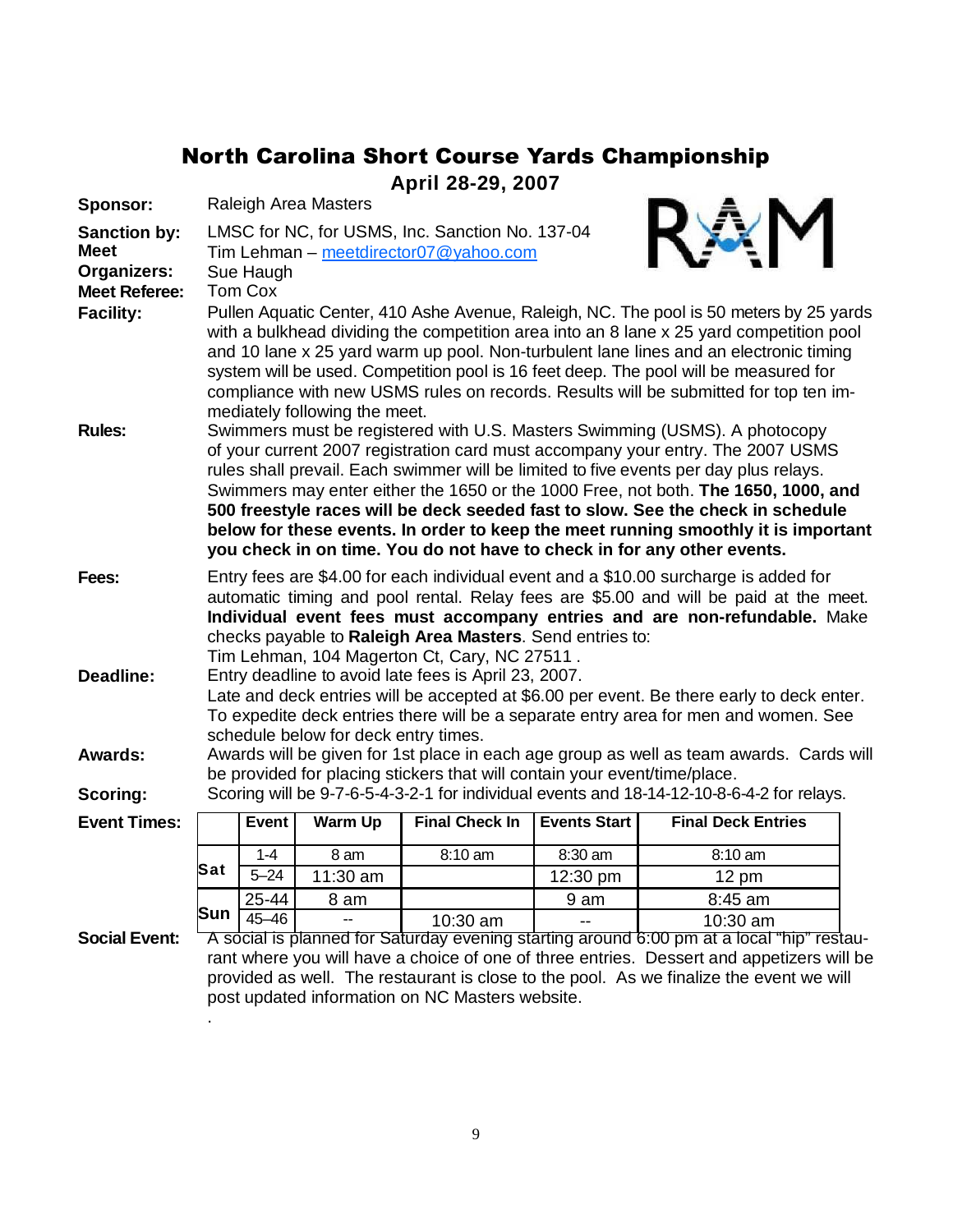# **Entry Form**

|                                                                                 |                                                                                                                                                                                                                                                                                                                                                                                                                                                                                                                                                                                                                                                                                                                                                                                                                                                                                                                                                                                                                                                                                                                                                                     |                                                                                                                                             | Male ___Female USMS# ____________ |                                                         |                      |                             |                                                                                                                                                                                                                               |  |
|---------------------------------------------------------------------------------|---------------------------------------------------------------------------------------------------------------------------------------------------------------------------------------------------------------------------------------------------------------------------------------------------------------------------------------------------------------------------------------------------------------------------------------------------------------------------------------------------------------------------------------------------------------------------------------------------------------------------------------------------------------------------------------------------------------------------------------------------------------------------------------------------------------------------------------------------------------------------------------------------------------------------------------------------------------------------------------------------------------------------------------------------------------------------------------------------------------------------------------------------------------------|---------------------------------------------------------------------------------------------------------------------------------------------|-----------------------------------|---------------------------------------------------------|----------------------|-----------------------------|-------------------------------------------------------------------------------------------------------------------------------------------------------------------------------------------------------------------------------|--|
|                                                                                 |                                                                                                                                                                                                                                                                                                                                                                                                                                                                                                                                                                                                                                                                                                                                                                                                                                                                                                                                                                                                                                                                                                                                                                     |                                                                                                                                             |                                   | Phone $(\_\_ \_ )$ $(\_\_ \_ \_ )$ $\_\_$ $\_\_$ $\_\_$ |                      |                             |                                                                                                                                                                                                                               |  |
|                                                                                 | Birth Date ___/ __/ __ Age ____<br>Club                                                                                                                                                                                                                                                                                                                                                                                                                                                                                                                                                                                                                                                                                                                                                                                                                                                                                                                                                                                                                                                                                                                             |                                                                                                                                             |                                   |                                                         | <b>Email Address</b> |                             |                                                                                                                                                                                                                               |  |
| Circle event number and enter time in the space provided. Enter NT for No Time. |                                                                                                                                                                                                                                                                                                                                                                                                                                                                                                                                                                                                                                                                                                                                                                                                                                                                                                                                                                                                                                                                                                                                                                     |                                                                                                                                             |                                   |                                                         |                      |                             |                                                                                                                                                                                                                               |  |
|                                                                                 |                                                                                                                                                                                                                                                                                                                                                                                                                                                                                                                                                                                                                                                                                                                                                                                                                                                                                                                                                                                                                                                                                                                                                                     | W M SATURDAY, April 28, 2007                                                                                                                | <b>Time</b>                       |                                                         | W M                  | SUNDAY, April 29, 2007      | <b>Time</b>                                                                                                                                                                                                                   |  |
|                                                                                 |                                                                                                                                                                                                                                                                                                                                                                                                                                                                                                                                                                                                                                                                                                                                                                                                                                                                                                                                                                                                                                                                                                                                                                     | Warm-up 7:45 a.m.                                                                                                                           |                                   |                                                         |                      | Warm-up 8:00 a.m.           |                                                                                                                                                                                                                               |  |
|                                                                                 |                                                                                                                                                                                                                                                                                                                                                                                                                                                                                                                                                                                                                                                                                                                                                                                                                                                                                                                                                                                                                                                                                                                                                                     | Start 8:30 a.m.                                                                                                                             |                                   |                                                         |                      | Start 9:00 a.m.             |                                                                                                                                                                                                                               |  |
|                                                                                 | $\overline{2}$                                                                                                                                                                                                                                                                                                                                                                                                                                                                                                                                                                                                                                                                                                                                                                                                                                                                                                                                                                                                                                                                                                                                                      | 1650 Freestyle                                                                                                                              |                                   |                                                         | 25 26                | 100 I.M.                    |                                                                                                                                                                                                                               |  |
| $\overline{3}$                                                                  | $\overline{4}$                                                                                                                                                                                                                                                                                                                                                                                                                                                                                                                                                                                                                                                                                                                                                                                                                                                                                                                                                                                                                                                                                                                                                      | 1000 Freestyle                                                                                                                              |                                   |                                                         | 27 28                | 50 Butterfly                |                                                                                                                                                                                                                               |  |
|                                                                                 |                                                                                                                                                                                                                                                                                                                                                                                                                                                                                                                                                                                                                                                                                                                                                                                                                                                                                                                                                                                                                                                                                                                                                                     | <b>Start No Earlier than</b><br>12:30 p.m.                                                                                                  |                                   |                                                         | 29 30                | <b>200 FREE RELAY</b>       |                                                                                                                                                                                                                               |  |
| $\overline{5}$                                                                  | 6                                                                                                                                                                                                                                                                                                                                                                                                                                                                                                                                                                                                                                                                                                                                                                                                                                                                                                                                                                                                                                                                                                                                                                   | 50 Freestyle                                                                                                                                |                                   |                                                         | 31 32                | 100 Backstroke              |                                                                                                                                                                                                                               |  |
| $\overline{7}$                                                                  | 8                                                                                                                                                                                                                                                                                                                                                                                                                                                                                                                                                                                                                                                                                                                                                                                                                                                                                                                                                                                                                                                                                                                                                                   | MIXED 200 FREE RELAY                                                                                                                        |                                   |                                                         | 33 34                | 50 Breaststroke             |                                                                                                                                                                                                                               |  |
| $\mathbf{9}$                                                                    | 10                                                                                                                                                                                                                                                                                                                                                                                                                                                                                                                                                                                                                                                                                                                                                                                                                                                                                                                                                                                                                                                                                                                                                                  | 100 Breaststroke                                                                                                                            |                                   |                                                         | 35 36                | <b>400 FREE RELAY</b>       |                                                                                                                                                                                                                               |  |
| 11                                                                              | 12                                                                                                                                                                                                                                                                                                                                                                                                                                                                                                                                                                                                                                                                                                                                                                                                                                                                                                                                                                                                                                                                                                                                                                  | 200 Backstroke                                                                                                                              |                                   |                                                         |                      | <b>10 Minute Break</b>      |                                                                                                                                                                                                                               |  |
|                                                                                 | 13 14                                                                                                                                                                                                                                                                                                                                                                                                                                                                                                                                                                                                                                                                                                                                                                                                                                                                                                                                                                                                                                                                                                                                                               | 100 Butterfly                                                                                                                               |                                   |                                                         | 37 38                | 200 Breaststroke            |                                                                                                                                                                                                                               |  |
|                                                                                 |                                                                                                                                                                                                                                                                                                                                                                                                                                                                                                                                                                                                                                                                                                                                                                                                                                                                                                                                                                                                                                                                                                                                                                     | <b>10 Minute Break</b>                                                                                                                      |                                   |                                                         | 39 40                | 100 Freestyle               |                                                                                                                                                                                                                               |  |
|                                                                                 | $15$ 16                                                                                                                                                                                                                                                                                                                                                                                                                                                                                                                                                                                                                                                                                                                                                                                                                                                                                                                                                                                                                                                                                                                                                             | <b>200 MEDLEY RELAY</b>                                                                                                                     |                                   |                                                         | $41 \, 42$           | 200 Butterfly               |                                                                                                                                                                                                                               |  |
|                                                                                 | 17 18                                                                                                                                                                                                                                                                                                                                                                                                                                                                                                                                                                                                                                                                                                                                                                                                                                                                                                                                                                                                                                                                                                                                                               | 200 IM                                                                                                                                      |                                   |                                                         |                      | 43 44 MIXED 200 MEDLY RELAY |                                                                                                                                                                                                                               |  |
|                                                                                 | 19 20                                                                                                                                                                                                                                                                                                                                                                                                                                                                                                                                                                                                                                                                                                                                                                                                                                                                                                                                                                                                                                                                                                                                                               | 200 Freestyle                                                                                                                               |                                   |                                                         | $45 \, 46$           | 500 Freestyle               |                                                                                                                                                                                                                               |  |
|                                                                                 | $21 \,   22$                                                                                                                                                                                                                                                                                                                                                                                                                                                                                                                                                                                                                                                                                                                                                                                                                                                                                                                                                                                                                                                                                                                                                        | 50 Backstroke                                                                                                                               |                                   |                                                         |                      |                             |                                                                                                                                                                                                                               |  |
|                                                                                 | 23 24                                                                                                                                                                                                                                                                                                                                                                                                                                                                                                                                                                                                                                                                                                                                                                                                                                                                                                                                                                                                                                                                                                                                                               | 400 I.M.                                                                                                                                    |                                   |                                                         |                      |                             |                                                                                                                                                                                                                               |  |
|                                                                                 |                                                                                                                                                                                                                                                                                                                                                                                                                                                                                                                                                                                                                                                                                                                                                                                                                                                                                                                                                                                                                                                                                                                                                                     |                                                                                                                                             |                                   |                                                         |                      |                             | For Official Use Only                                                                                                                                                                                                         |  |
|                                                                                 | Checks to:                                                                                                                                                                                                                                                                                                                                                                                                                                                                                                                                                                                                                                                                                                                                                                                                                                                                                                                                                                                                                                                                                                                                                          | <b>Raleigh Area Masters</b>                                                                                                                 |                                   |                                                         |                      | No. of events $x $4.00 = $$ |                                                                                                                                                                                                                               |  |
|                                                                                 |                                                                                                                                                                                                                                                                                                                                                                                                                                                                                                                                                                                                                                                                                                                                                                                                                                                                                                                                                                                                                                                                                                                                                                     |                                                                                                                                             |                                   |                                                         |                      |                             | Amt. Recvd.                                                                                                                                                                                                                   |  |
|                                                                                 | Mail to:                                                                                                                                                                                                                                                                                                                                                                                                                                                                                                                                                                                                                                                                                                                                                                                                                                                                                                                                                                                                                                                                                                                                                            | <b>Tim Lehman</b>                                                                                                                           |                                   |                                                         |                      |                             |                                                                                                                                                                                                                               |  |
|                                                                                 |                                                                                                                                                                                                                                                                                                                                                                                                                                                                                                                                                                                                                                                                                                                                                                                                                                                                                                                                                                                                                                                                                                                                                                     | 104 Magerton Ct.                                                                                                                            |                                   |                                                         |                      | Total. = $\frac{1}{2}$      |                                                                                                                                                                                                                               |  |
|                                                                                 |                                                                                                                                                                                                                                                                                                                                                                                                                                                                                                                                                                                                                                                                                                                                                                                                                                                                                                                                                                                                                                                                                                                                                                     | <b>Cary, NC 27511</b>                                                                                                                       |                                   |                                                         |                      |                             | Date and the same of the same of the same of the same of the same of the same of the same of the same of the same of the same of the same of the same of the same of the same of the same of the same of the same of the same |  |
|                                                                                 | <b>USMS WAIVER</b><br>I, the undersigned participant, intending to be legally bound, hereby certify that I am physically fit and have not been otherwise informed by a physician. I acknowledge that I am aware of all the risks<br>inherent in Masters swimming (training and competition), including possible permanent disability or death, and agree to assume all of those risks. AS A CONDITION OF MY PARTICIPA-<br>TION IN THE MASTERS SWIMMING PROGRAM OR ANY ACTIVITIES INCIDENT THERETO, I HEREBY WAIVE ANY AND ALLRIGHTS TO CLAIMS FOR LOSS OR DAM-<br>AGES, INCLUDING ALL CLAIMS FOR LOSS OR DAMAGES CAUSED BY THE NEGLIGENCE, ACTIVE OR PASSIVE, OF THE FOLLOWING: UNITED STATES MASTERS<br>SWIMMING, INC., THE LOCAL MASTERS SWIMMING COMMITTEES, THE CLUBS, HOST FACILITIES, MEET SPONSORS, MEET COMMITTEES, OR ANY INDIVIDUALS<br>OFFICIATING AT THE MEETS OR SUPERVISING SUCH ACTIVITIES. In addition, I agree to abide by and be governed by the rules of USMS.<br><b>CITY OF RALEIGH WAIVER</b><br>IN CONSIDERATION OF THE ACCEPTANCE OF THE Raleigh Masters Masters SWIM MEET SPONSORED BY Raleigh Area Masters, TO BE HELDApril 28-29, 2007 AT |                                                                                                                                             |                                   |                                                         |                      |                             |                                                                                                                                                                                                                               |  |
|                                                                                 |                                                                                                                                                                                                                                                                                                                                                                                                                                                                                                                                                                                                                                                                                                                                                                                                                                                                                                                                                                                                                                                                                                                                                                     | THE Pullen Aquatic Center POOL OF THE CITY OF RALEIGH, I HEARBY, MY HEIRS, EXECUTORS, ADMINISTRATORS AND ASSIGNS, RELEASE AND DISCHARGE THE |                                   |                                                         |                      |                             |                                                                                                                                                                                                                               |  |

THE **Pullen Aquatic Center** POOL OF THE CITY OF RALEIGH, I HEARBY, MY HEIRS, EXECUTORS, ADMINISTRATORS AND ASSIGNS, RELEASE AND DISCHARGE THE CITY OF RALEIGH, PARKS AND RECREATION DEPARTMENT, THE PROMOTERS, MANAGERS, EMPLOYEES, AND OPERATORS OF THE **Pullen Aquatic Center** POOL FROM ANY INJURY OR LOSS WHICH MIGHT OCCUR DURING MY PARTICIPATION AND TRAVEL TO AND FROM THE SAID EVENT. I SPECIFICALLY RELEASE AND DISCHARGE THE SAID PROMOTERS AND SPONSORS AND THE CITY OF RALEIGH WHOSE FACILITIES ARE BEING USED FOR THIS EVENT, ETC., FROM ALL INJURIES OR DAMAGES ARISING FROM OR CONTRIBUTED TO BY ANY PHYSICAL IMPAIRMENTS OR DEFICIT I MAY HAVE, WHETHER LATENT OR PATENT, AND AGREE THAT THEY ARE UNDER NO OBLIGATION TO PROVIDE PHYSICAL EXAMINATION OR OTHER EVIDENCE OF MY FITNESS TO PARTICIPATE IN SUCH EVENTS, THE SAME BEING MY SOLE RESPONSIBILITY.

| <u>DLIN THE DOLL NEDI ONDIBILITI.</u><br><b>Name</b> | <b>Signature</b> |                 |
|------------------------------------------------------|------------------|-----------------|
| <b>Date</b>                                          |                  |                 |
| <b>Street Address</b>                                |                  |                 |
| City                                                 | <b>State</b>     | <b>Zip Code</b> |

Signature on form is **REQUIRED**!

Late or incomplete entries or entries postmarked after date due **MAY BE REJECTED**!